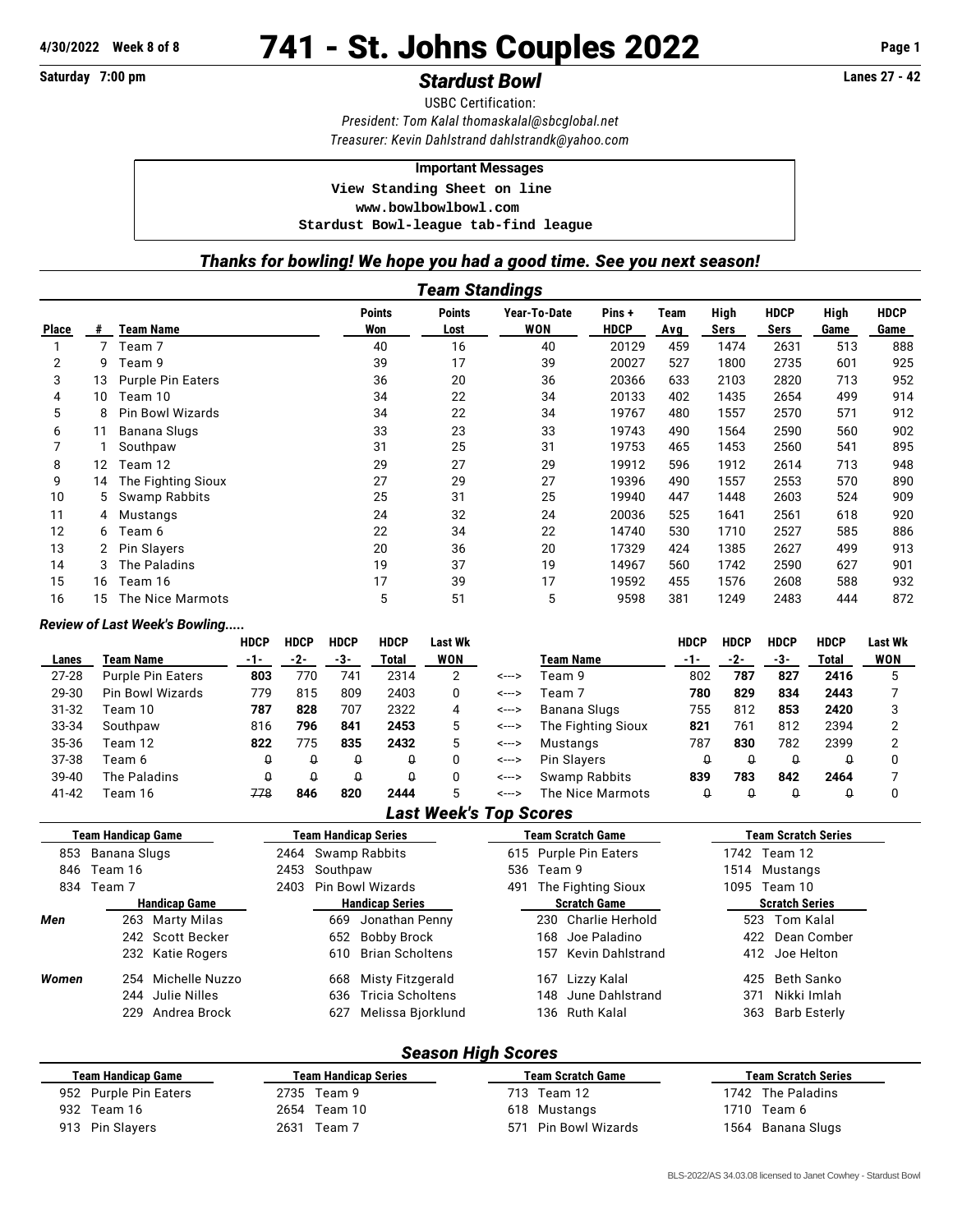# *Season High Scores - Continued*

|       | <b>Handicap Game</b> |                       |      | <b>Handicap Series</b> |      | <b>Scratch Game</b> |     | <b>Scratch Series</b>               |
|-------|----------------------|-----------------------|------|------------------------|------|---------------------|-----|-------------------------------------|
| Men   |                      | 293 Mike Hillyard     | 833  | Joe Helton             | 251  | Josh Seils          |     | 672 Charlie Herhold                 |
|       | 291                  | Marty Milas           | 749. | Tom Kalal              |      | 241 Paul Sanko      |     | 567 Joe Paladino                    |
|       |                      | 288 Bobby Brock       | 740  | Jonathan Penny         |      | 235 Dean Comber     |     | 466 James Turner<br>466 Ron Ehrlich |
| Women |                      | 283 Melissa Bjorklund |      | 736 Lizzy Kalal        | 194  | Beth Sanko          | 461 | Michelle Nuzzo                      |
|       | 271                  | Nikki Imlah           |      | 724 Barb Esterly       |      | 176 Allison Sottile | 431 | Ruth Kalal                          |
|       |                      | 257 Becky Ehrlich     |      | 724 Kris Milas         | 170. | June Dahlstrand     |     | 402 Judy Scholtens                  |
|       |                      |                       | 697  | Kelli Paladina         |      |                     |     |                                     |
|       |                      |                       | 697  | Sheila Milas           |      |                     |     |                                     |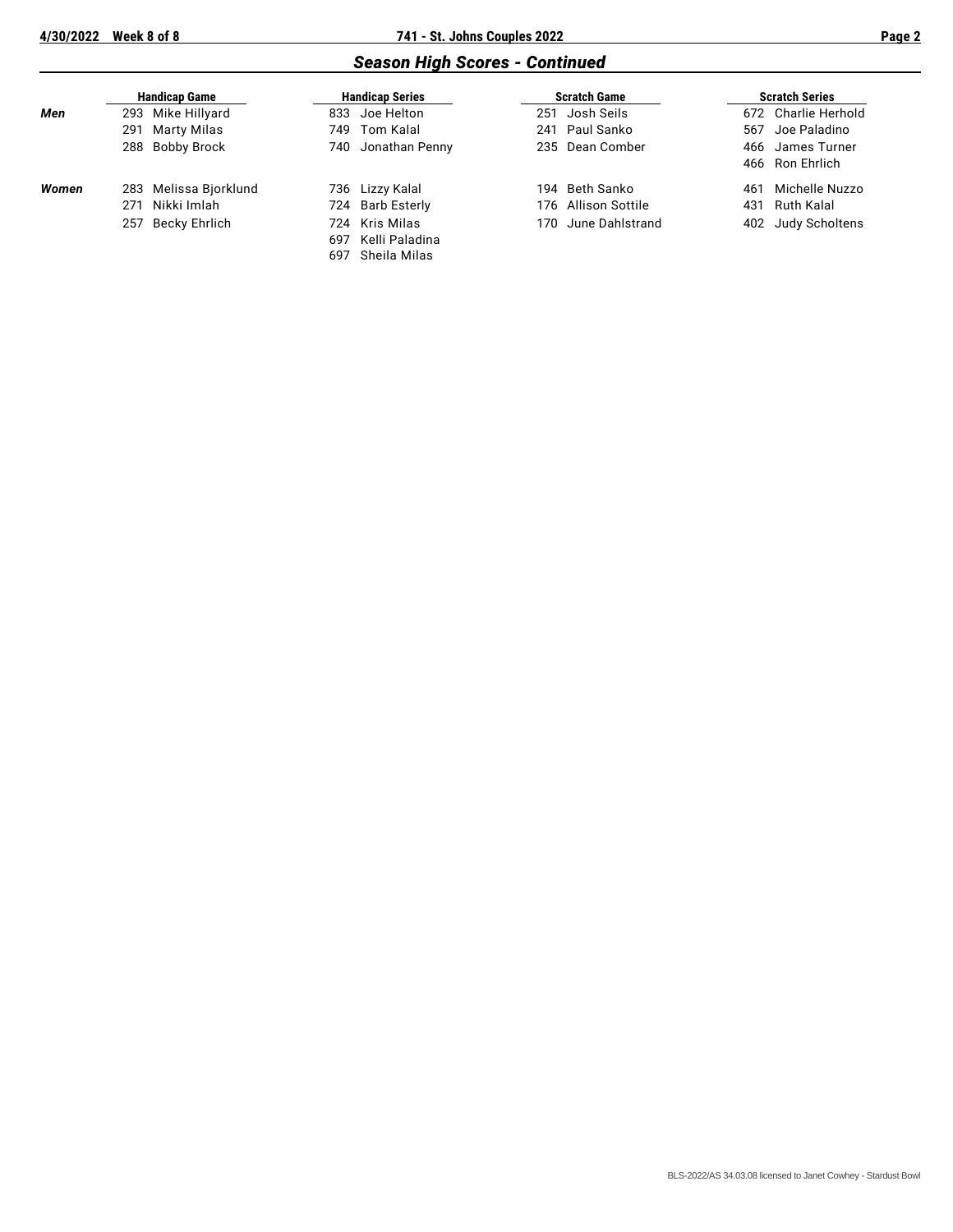| 4/30/2022                       | Week 8 of 8                                               |            | 741 - St. Johns Couples 2022 |                                                       |          |             |             |             |                  |            |                |             | Page 3                                                        |
|---------------------------------|-----------------------------------------------------------|------------|------------------------------|-------------------------------------------------------|----------|-------------|-------------|-------------|------------------|------------|----------------|-------------|---------------------------------------------------------------|
| <b>Individual High Averages</b> |                                                           |            |                              |                                                       |          |             |             |             |                  |            |                |             |                                                               |
| Men<br>Women                    | <b>Charlie Herhold</b><br>186.04<br>157.42<br>Lizzy Kalal |            | 157.04                       | 180.13 Tom Kalal<br>Beth Sanko<br><b>Team Rosters</b> |          |             |             |             | 179.83<br>143.17 | Paul Sanko | Michelle Nuzzo |             |                                                               |
|                                 |                                                           |            |                              |                                                       |          |             |             |             |                  | High       | High           | <b>HDCP</b> | <b>HDCP</b>                                                   |
| ID#                             | Name                                                      | Avg        | <b>HDCP</b>                  | Pins Gms                                              |          | $-1-$       | $-2-$       | $-3-$       | <b>Total</b>     | Game       | <b>Sers</b>    | Game        | <b>Sers</b>                                                   |
| 1 - Southpaw                    |                                                           |            |                              |                                                       |          |             |             |             |                  |            |                |             |                                                               |
| 50<br>49                        | Ken S Esterly<br><b>Barb Esterly</b>                      | 126<br>119 | 79<br>86                     | 2664<br>2513                                          | 21<br>21 | a116<br>107 | a116<br>132 | a116<br>124 | 348<br>363       | 193<br>169 | 413<br>439     | 272<br>264  | 659<br>724                                                    |
| 48                              | <b>Eric Nilles</b>                                        | 124        | 81                           | 2731                                                  | 22       | 141         | 112         | 111         | 364              | 156        | 403            | 238         | 661                                                           |
| 47                              | Julie Nilles                                              | 96         | 108                          | 2315                                                  | 24       | 97          | 81          | 135         | 313              | 135        | 335            | 244         | 659                                                           |
| 2 - Pin Slayers                 |                                                           |            |                              |                                                       |          |             |             |             |                  |            |                |             |                                                               |
|                                 | 102 Scott Nilles                                          | 121        | 84                           | 2544                                                  | 21       | a111        | a111        | a111        | 333              | 161        | 395            | 253         | 670                                                           |
| 101                             | Lisa Nilles                                               | 107        | 97                           | 2258                                                  | 21       | a97         | a97         | a97         | 291              | 152        | 375            | 253         | 678                                                           |
| 100                             | Nikki Imlah                                               | 119        | 86                           | 2857                                                  | 24       | 119         | 115         | 137         | 371              | 179        | 389            | 271         | 656                                                           |
|                                 | 158 Angelica Comacho                                      | 77         | 126                          | 1389                                                  | 18       | a67         | a67         | a67         | 201              | 103        | 282            | 233         | 672                                                           |
|                                 | 3 - The Paladins                                          |            |                              |                                                       |          |             |             |             |                  |            |                |             |                                                               |
| 159                             | Josh Seils                                                | 178        | 30                           | 3213                                                  | 18       | a168        | a168        | a168        | 504              | 251        | 632            | 287         | 740                                                           |
| 160                             | <b>Rachel Seils</b>                                       | 133        | 73                           | 1603                                                  | 12       | a123        | a123        | a123        | 369              | 160        | 450            | 241         | 675                                                           |
| 161                             | Ron Ehrlich                                               | 141        | 65                           | 2125                                                  | 15       | a131        | a131        | a131        | 393              | 177        | 466            | 245         | 670                                                           |
| 162                             | <b>Becky Ehrlich</b>                                      | 108        | 96                           | 1628                                                  | 15       | a98         | a98         | a98         | 294              | 157        | 375            | 257         | 686                                                           |
|                                 | 133 David Seils                                           | 125        | 80                           | 1130                                                  | 9        |             |             |             | 0                | 161        | 443            | 252         | 716                                                           |
| 4 - Mustangs                    |                                                           |            |                              |                                                       |          |             |             |             |                  |            |                |             |                                                               |
|                                 | 112 Allison Sottile<br><b>Nick Sottile</b>                | 117<br>122 | 88<br>83                     | 2812                                                  | 24<br>24 | 105<br>108  | 129<br>115  | 93<br>131   | 327<br>354       | 176<br>156 | 392<br>424     | 264         | 642<br>685                                                    |
| 113                             | 114 Kelli Paladina                                        | 119        | 86                           | 2928<br>2858                                          | 24       | 123         | 123         | 101         | 347              | 159        | 421            | 251<br>251  | 697                                                           |
|                                 | 115 Joe Paladino                                          | 167        | 40                           | 4028                                                  | 24       | 156         | 168         | 162         | 486              | 225        | 567            | 272         | 719                                                           |
|                                 | 5 - Swamp Rabbits                                         |            |                              |                                                       |          |             |             |             |                  |            |                |             |                                                               |
|                                 | 25 Kevin Dahlstrand                                       | 133        | 73                           | 3204                                                  | 24       | 157         | 103         | 125         | 385              | 183        | 448            | 258         | 673                                                           |
| 26                              | June Dahlstrand                                           | 127        | 78                           | 3070                                                  | 24       | 148         | 114         | 136         | 398              | 170        | 408            | 255         | 663                                                           |
| 107                             | Jonathan Penny                                            | 97         | 107                          | 2329                                                  | 24       | 88          | 116         | 135         | 339              | 144        | 389            | 261         | 740                                                           |
|                                 | 106 Michelle Penny                                        | 90         | 114                          | 2166                                                  | 24       | 74          | 78          | 74          | 226              | 121        | 316            | 229         | 628                                                           |
| 6 - Team 6                      |                                                           |            |                              |                                                       |          |             |             |             |                  |            |                |             |                                                               |
| 64                              | <b>Charlie Herhold</b>                                    | 186        | 22                           | 4465                                                  | 24       | 167         | 142         | 230         | 539              | 232        | 672            | 265         | 756                                                           |
| 99                              | Nikki Herhold                                             | 95         | 109                          | 1720                                                  | 18       | a85         | a85         | a85         | 255              | 129        | 314            | 239         | 644                                                           |
| 105                             | Erin Kuras                                                | 103        | 101                          | 310                                                   | 3        | a93         | a93         | a93         | 279              | 122        | 310            | 223         | 613                                                           |
| 132                             | Mark Kuras                                                | 146        | 60                           | 440                                                   | 3        | a136        | a136        | a136        | 408              | 172        | 440            | 232         | 620                                                           |
| 7 - Team 7                      |                                                           |            |                              |                                                       |          |             |             |             |                  |            |                |             |                                                               |
| 82                              | <b>Scott Becker</b>                                       | 120        | 85                           | 2888                                                  | 24       | 117         | 133         | 155         | 405              | 155        | 441            | 243         | 723                                                           |
| 81                              | Leigh Becker                                              | 94         | 110                          | 2276                                                  | 24       | 77          | 110         | 93          | 280              | 128        | 322            | 241         | 688                                                           |
| 163                             | <b>Eric Martinez</b>                                      | 126        | 79                           | 2653                                                  | 21       | a116        | a116        | a116        | 348              | 179        | 448            | 262         | 697                                                           |
| 164                             | Jennifer Martinez                                         | 119        | 86                           | 2499                                                  | 21       | a109        | a109        | a109        | 327              | 153        | 390            | 242         | 654                                                           |
|                                 | 8 - Pin Bowl Wizards                                      |            |                              |                                                       |          |             |             |             |                  |            |                |             |                                                               |
| 98                              | 104 Brian Scholtens<br><b>Tricia Scholtens</b>            | 141<br>108 | 65<br>96                     | 3406                                                  | 24<br>24 | 129<br>111  | 164<br>106  | 125<br>128  | 418<br>345       | 169<br>157 | 462            | 240<br>245  | 669<br>649                                                    |
| 119                             | Judy Scholtens                                            | 125        | 80                           | 2600<br>2256                                          | 18       | 106         | 112         | 123         | 341              | 141        | 355<br>402     | 220         | 639                                                           |
| 165                             | Judy Kolvitz                                              | 106        | 98                           | 1603                                                  | 15       | a96         | a96         | a96         | 288              | 140        | 344            | 240         | 648                                                           |
| 182                             | Dennis Scholtens                                          | 171        | 37                           | 1030                                                  | 6        |             |             |             | 0                | 192        | 527            | 225         | 626                                                           |
| 140                             | Megan Tack                                                | 103        | 101                          | 310                                                   | 3        |             |             |             | 0                | 115        | 310            | 216         | 613                                                           |
| 9 - Team 9                      |                                                           |            |                              |                                                       |          |             |             |             |                  |            |                |             |                                                               |
| 11                              | <b>Marty Milas</b>                                        | 172        | 36                           | 3097                                                  | 18       | 178         | 188         | 223         | 589              | 234        | 605            | 291         | 776                                                           |
| 103                             | Kris Milas                                                | 105        | 99                           | 1900                                                  | 18       | 90          | 74          | 93          | 257              | 164        | 404            | 262         | 724                                                           |
| 9                               | Scott Witt                                                | 144        | 62                           | 2161                                                  | 15       | 141         | 134         | 119         | 394              | 182        | 476            | 244         | 665                                                           |
| 10                              | Sheri Witt                                                | 106        | 98                           | 1595                                                  | 15       | 102         | 100         | 101         | 303              | 125        | 331            | 220         | 625                                                           |
| 10 - Team 10                    |                                                           |            |                              |                                                       |          |             |             |             |                  |            |                |             |                                                               |
|                                 | 166 Paul Potvin                                           | 118        | 87                           | 2489                                                  | 21       | 103         | 116         | 93          | 312              | 180        | 418            | 269         | 708                                                           |
| 167                             | Alicia Potvin                                             | 73         | 130                          | 1540                                                  | 21       | 68          | 77          | 28          | 173              | 119        | 263            | 249         | 658                                                           |
| 168                             | Mike Hillyard                                             | 126        | 79                           | 3026                                                  | 24       | 123         | 131         | 110         | 364              | 202        | 461            | 293         | 710                                                           |
|                                 | 169 Kristina Hillyard                                     | 85         | 118                          | 2062                                                  | 24       | 84          | 95          | 67          | 246              | 115        | 289            | 234         | 646                                                           |
|                                 | 11 - Banana Slugs                                         |            |                              |                                                       |          |             |             |             |                  |            |                |             |                                                               |
| 170                             | Stephen Rogers                                            | 131        | 75                           | 2764                                                  | 21       | 111         | 141         | 113         | 365              | 177        | 447            | 253         | 690                                                           |
| 171                             | <b>Katie Rogers</b>                                       | 119        | 86                           | 2860                                                  | 24       | 89          | 87          | 147         | 323              | 168        | 411            | 254         | 669                                                           |
| 172                             | John Fitzgerald                                           | 125        | 80                           | 3004                                                  | 24       | 108         | 113         | 132         | 353              | 169        | 447            | 252         | 696                                                           |
| 173                             | <b>Misty Fitzgerald</b>                                   | 115        | 90                           | 2771                                                  | 24       | 118         | 142         | 132         | 392              | 145        | 392            | 240         | 668                                                           |
| 141                             | <b>Betsy Shannon</b>                                      | 126        | 79                           | 379                                                   | 3        |             |             |             |                  |            |                |             | BLS-2022/AS 34.03.08 licensed to Janet Cowhey - Stardust Bowl |